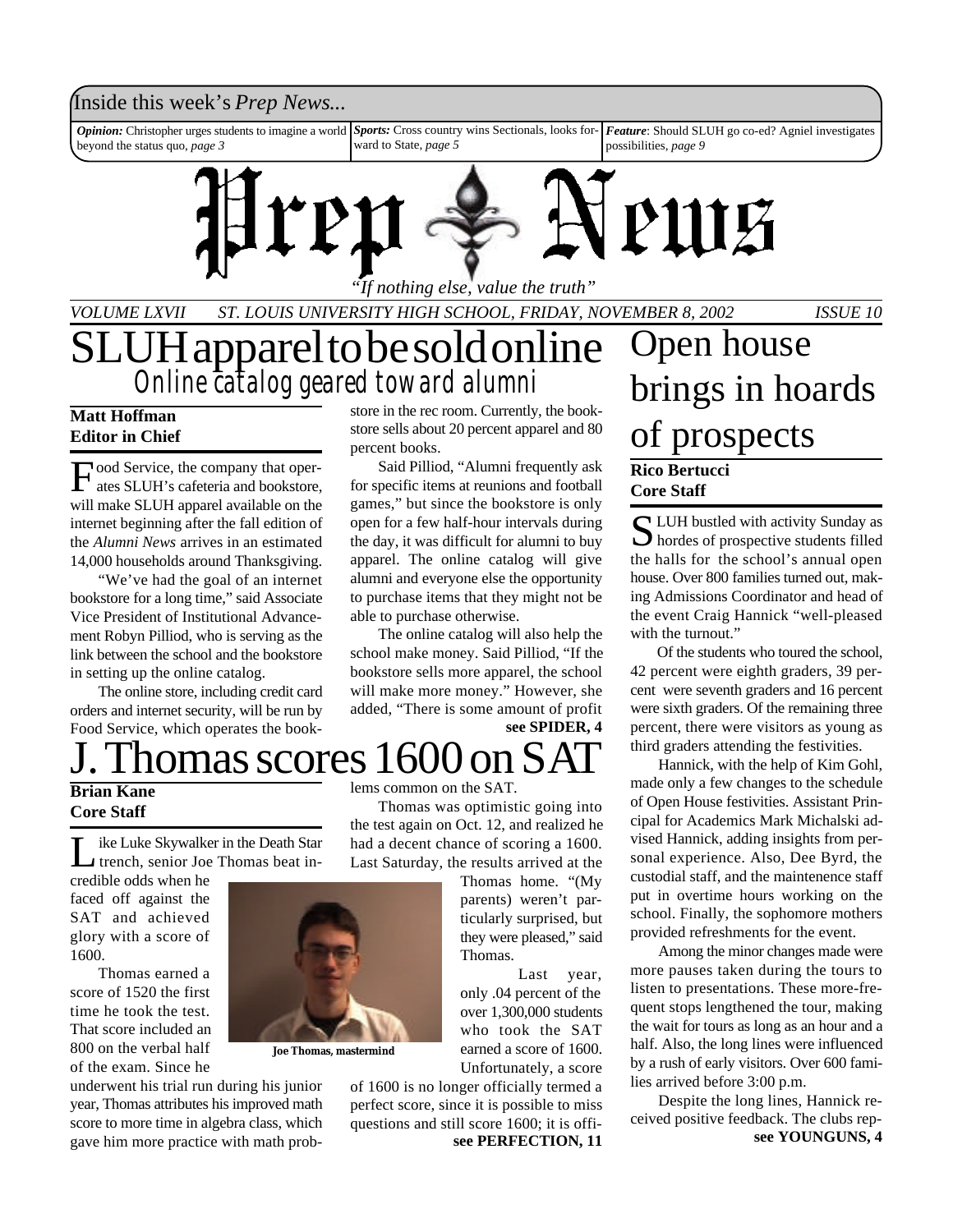## **2** News November 8, 2002 Electronic grades: a SLUH possibility?

#### **Tim Piechowski Sports Editor**

O ver the last two years, numerous<br>high schools in the St. Louis area, ver the last two years, numerous ranging from St. Francis Borgia to the Rockwood School District to SLUH's Jesuit brother DeSmet, have begun making grades available to students online.

"I think (online grading) is the way the educational system is moving. At most universities now, all grades are electronic, and a paper grade is only issued by special request," said SLUH's Assistant Principal for Academics Mark Michalski.

DeSmet's program uses a subscription service called EdOnline.

"Our students and parents really like it," DeSmet Principal Dr. Greg Densberger said. "They are able to see what their grades are, when assignments are due, and if any assignments have not been turned in."

"One other thing students have really liked about it is that it lets you create

individualized calendars. You just enter in your class schedule, and tell the system what activities you are involved in, and it will give you a printout of your entire month," Densberger said.

While DeSmet and others have implemented the online system, SLUH is still several steps away from being able to implement such a system.

"Somebody has to have entered that schedule into a format that an online program would accept. All of those teachers would have to get assignments into the program. It would be very difficult to get all of (SLUH's teachers) to do that," SLUH computer guru Bob Overkamp said.

 "We don't require our teachers to use (EdOnline)," Densberger said. "About 85 percent of (our teachers) use it right now, and everyone else only needs to report their grades at midquarter, quarter, and semester." DeSmet has eliminated midquarter report mailings since both students and parents can access the site.

Overkamp noted that putting SLUH

students' grades online "is a capability offered by the MacSchool System software we use, and when we looked at it there was no extra cost. But, (Macintosh) said that within a year they would charge to continue using the service. However, we, moving in our ponderous way, didn't start even while it was free, and we are unlikely to start after there is an extra cost involved."

Said Densberger of how DeSmet began using online grades, "We kind of fell into the system. EdOnline just happened to use the grade and scheduling package we had been using." Densberger said, "If that weren't the case this wouldn't be a possibility for us as far as cost goes."

One point of emphasis which has forced SLUH's administration to shy away from online grades is security.

"It is not that grade information is secret, it is just a question of how much information you want to make available to the world," Overkamp said.

**see TECHNO, 12**

# Woodworth, '96, holds exhibition in art gallery

#### **Geoff Brusca Editor**

his past Sunday, many parents and

This past Sunday, many p<br>prospective students saw four paintings by art teacher John Woodworth, '96, in the gallery as part of a display for Open House.

"We thought it would be good for the parents to see that for an alumni...this eventually can happen," said Woodworth.

Prior to the Open House, Woodworth asked art department chair Joan Bugnitz if he could put up his work to show both the school and visitors who came to tour. His work was hung up as part of an exhibition which included pieces from many art students.

The four paintings, all untitled, are based on a theme of "spirituality through art," an idea Woodworth explored in his

thesis of the same name as an undergraduate at Truman State University. Through the use of color and other emotionally provocative techniques, Woodworth hopes cus on the visual portrayal of rhythm, others on the expression of emotion in the stage just before verbal recognition, before one can explain a feeling. Just as

> religion can inspire the seeking of a higher level of truth, Woodworth wants his display to promote spiritual understanding. He pointed out, "Everyone gets something different from religion...It affects (them) in different ways."

> Fellow art teacher John Mueller said, "I was impressed. I thought the paintings made the gallery glow." He continued, "I was most impressed by the students, how they came in and thought it was awesome."

> Woodworth highlighted one of the main goals of his exhibition, saying, "I think

it's important for kids to see that you can do something, taking art classes."



**One piece of Woodworth's four-piece exhibit.**

they become a catalyst for a spiritual journey in the same manner as religion. Some of Woodworth's paintings fo-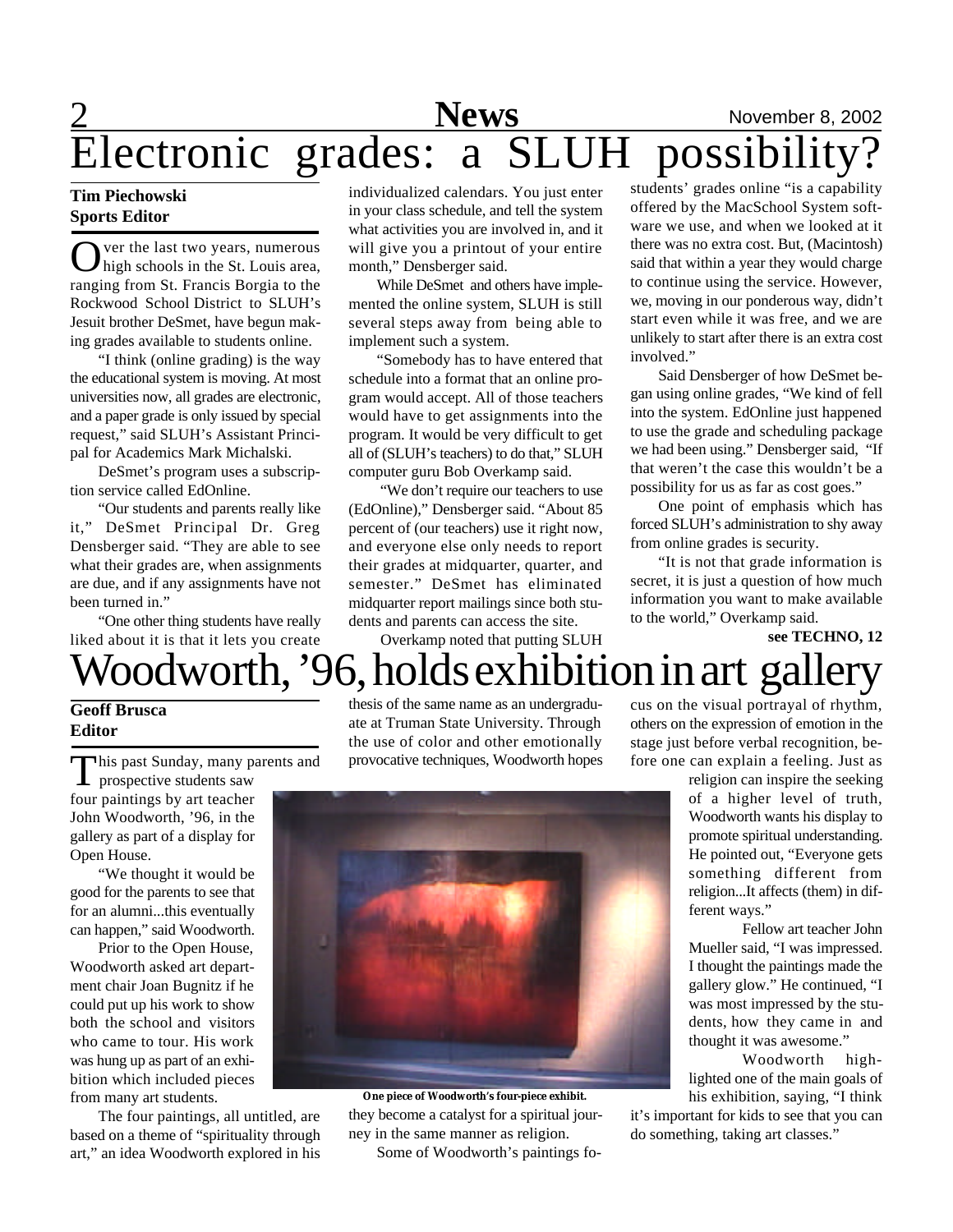## LETTERS TO THE EDITOR Christopher asks for support for protest against SOA

To the Editor:

The time to be prophetic is now.

There is much talk about terrorism these days. In fact, there is more than mere talk—with each passing day, war with Iraq moves closer and closer. Our "War on Terrorism" marches ever onward, and with a new batch of congressional representatives, I wonder what hope we have of a new order—of changing our way of proceeding as a nation. I fear that our chances do not look too good, but maybe I'm just being cynical.

The time to be prophetic is now, and there is no room for cynicism and doubt that makes us want to throw up our hands. Theologian Walter Brueggemann writes about the prophetic imagination as envisioning a world beyond the status quo. The prophetic imagination speaks of the coming of the New Heaven and the New Earth in the midst of the so-called royal consciousness of the dominant culture, where "nothing is new under the sun." While the dominant culture speaks of filling our bellies full and staying on the cutting edge of fashion trends, the prophetic imagination courageously points out the price we pay for our excess (or perhaps the price that others must pay). While the prophetic imagination attempts to show our national idols to be just that, the royal consciousness complains of the "guilt trip" it is made to endure and instead turns on reruns of "Jackass."

The time to be prophetic is now. How strange it is to speak of being prophetic in the context of a high school! How strange it is to think that all this could change and stranger yet to think that any of us could play a part! Next weekend, however, November 15-18, seven SLUH students will hop a bus for Columbus, Georgia, where they—and 11,000 others—will gather at the gates of Ft. Benning to agitate and pray for the closing of the School of the Americas (SOA). These seven students do witness to a prophetic imagination that does not roll over and play dead in the face of doubt and cynicism. The prophetic journey they undertake on our behalf bears witness to a new vision of how our world can be and a hope that we can transcend the war-mongering of our dominant culture. Yet we have a long way to go…

Begun in 1946, the School of the Americas was set up by the

United States Army in order to train foreign military personnel, so that they could return to their countries (mostly in Latin America) and defend democracy. For decades, however, human rights groups have documented the human rights atrocities committed by the graduates of the SOA (including the murders of Archbishop Oscar Romero, the four U.S. Church women, 900 men, women and children in the village of El Mozote, the 6 Jesuits and 2 women at the University of Central America…and the list goes on). In 1996, the Pentagon finally admitted that the training manuals used at the SOA permitted the use of kidnapping, torture, and psychological warfare as acceptable methods in the "counterinsurgency campaigns" being carried out by SOA grads. Ironically, the School of America has become a training ground for terrorists; perhaps our war on terror should begin at home. Indeed, the time to be prophetic is now.

These seven SLUH students are on a pilgrimage to make their voices—and those of the thousands of victims of SOA graduates—heard at the gates of Fort Benning, where the School of the Americas (recently renamed the Western Hemispheric Institute for Security and Cooperation) is housed. This trip would be incomplete, however, if their voices were not also heard here in the halls of St. Louis University High school. This coming Monday, Dr. John Slosar from St. Louis University will give a multimedia presentation in room 215C on the School of the Americas and the effort to close it down. I encourage all of you to come and hear the stories for yourself. Come and ask yourself what kind of world you want to live in? What kind of future will you imagine for yourself and your family? What is your vision? What is the vision that God desires to share with you?

And for those not able to make the trip to Georgia next weekend, I would ask for your prayers and support for us and for the thousands whom we will join. The time to be prophetic is now.

You can watch "Jackass" after the SOA is closed.

Mr. Brian Christopher, S.J. Theology Dept.

## Queathem praises students at open house

To the Editor:

I would like to take this opportunity to commend our students who devoted so much time to the promotion of SLUH during the Open House. I heard so many positive comments about the spirit of the young men who conducted the tours and assisted throughout the school that day.

While I was preparing this article, I began to reflect on the concept of Open House. I realized that to have a "house" necessitates having a family inside of it. On Sunday, someone asked me what makes SLUH so special. I immediately responded, "It is the genuine care the teachers have for their students, the students' eagerness to learn, and our combined efforts to grow in excellence, wholeness, and holiness." Those characteristics and the spirit that evolves from those dynamics is, indeed, the spirit that distinguishes us. Thank you, guys for being catalysts of that spirit.

With more reflection, I realized that we are a family and our model is the Blessed Trinity...within these sacred walls we have the fathers, the sons, and the spirit. Thank you gentlemen, for all you do to make SLUH a comfortable house in which we can proudly strive for excellence in all things. Thank you for doing us proud.

Mrs. Rosemary Queathem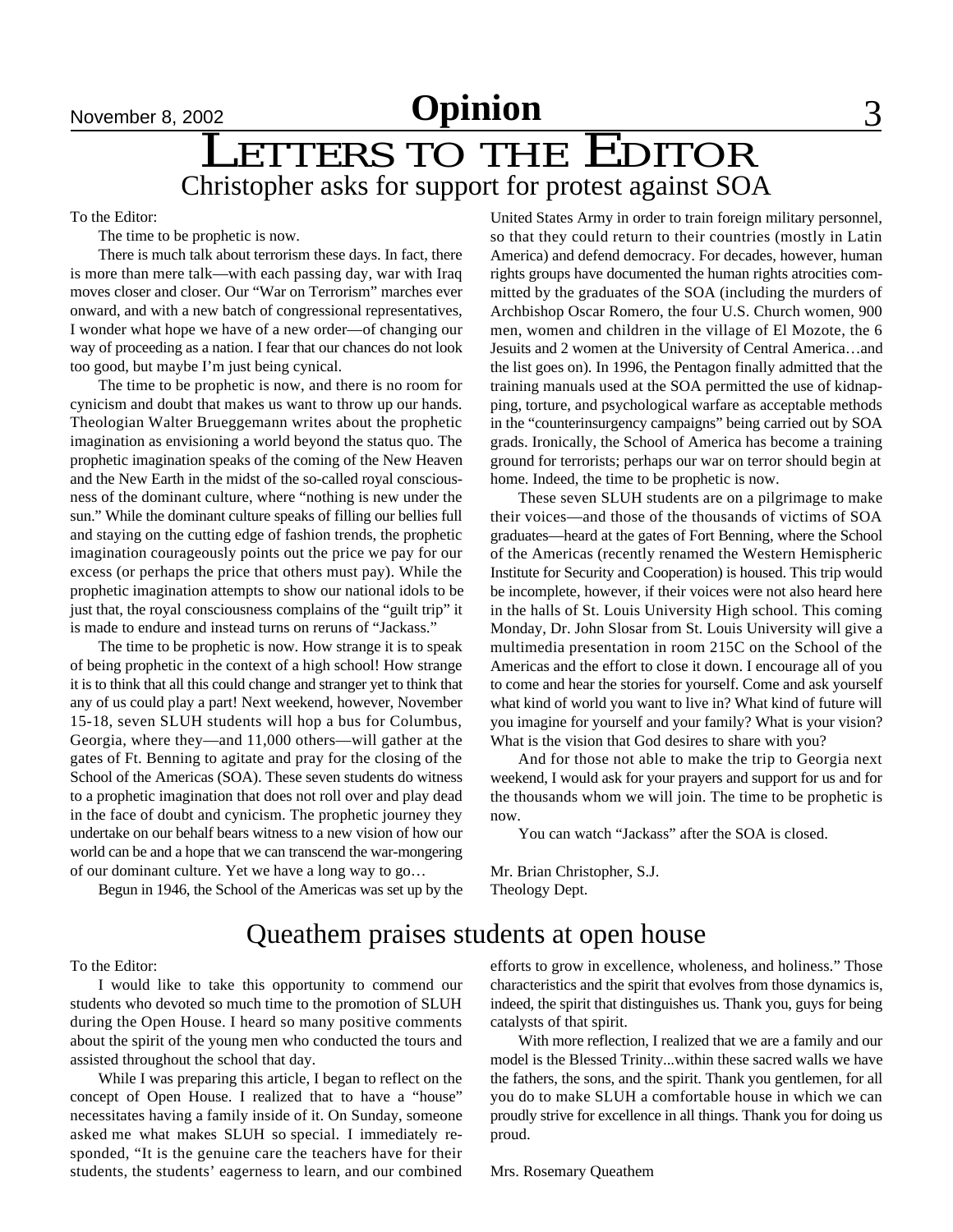## 4 **News** November 8, 2002 SLUH Forum set to reopen for 2002-

### **Patrick Stephens Core Staff**

A lthough no issues of the *SLUH Formum* have been published yet this lthough no issues of the *SLUH Fo*year, the editors of the politically-oriented student newspaper hope to revive it on the heels of the recent mid-term elections. The *Forum* is moderated by history teacher Steve Aylward and led by senior editors Ryan Max, Jon Mills, John Schranck, and Dan Riley.

The *Forum* was founded last year by Jason Wever, '02, as a way for students to voice their political ideas. Part of the paper's current mission statement is to

"widen the perspective that SLUH students have on the world around them, to enhance their intellectual and physical involvement in national and global politics, economics, and culture, and to provide a forum for new and traditional ideas to be discussed."

Mills said that the *Forum* is "a place for people to speak out where they can't get their say in the *Prep News*" because the latter deals more with SLUH events and ideas. The *Forum,* on the other hand, will discuss local, national, and world issues. However, the editors aren't limiting the focus to just political issues, and welcome opinions on "whatever topics

## METEOROLOGY CLUB VS. THE EXPERTS

*Editor's Note: Seniors John Schranck and Tyler Friederich believe that, using raw computer-generated data from the internet and studying the patterns of forecasts from other cities, they can more accurately predict the temperature highs and lows for a two-day period than the National Weather Service. Here are their predictions for today (Nov. 8) and Saturday (Nov. 9). The* Prep News *will print the official highs and lows for today and Saturday, as recorded at Lambert Field, in next week's issue. The* Prep News *will also make its own predictions using the Hat-O-Weather-Predicterometer, our glorified version of the old random hat pick.*

#### **Schrank & Friederich:**

Today: High: 75. Low: 45

A chilly, clear morning will give way to a remarkably pleasant afternoon, marked by unusual warmth, patchy clouds, and a gusty southwest wind. The high will surely flirt with the 70s, but the record of 81 is only in slight danger.

Tonight: It will begin when the sun sets at 4:54. Clouds will generally increase overnight as a slight breeze will persist all night. Mothers may want to remind sons to wear jackets to their favorite outdoor venues.

Saturday: High: 67. Low: 53. I'm fairly confident that the sun will rise yet again on Saturday. In fact, it will do so

around 6:36. It will be another day of mildness, but clouds will restrict the warmth, and the sky will become overcast by late in the day. As the afternoon wears on, a 30% chance of showers enters the forecast. I wouldn't be surprised to hear a rumble of thunder, given the warmth. Saturday night: Darkness will befall Saint Louisans at 4:53. The chance for rain will only increase as time goes by. Bring rain gear and a spirit umbrella to any sporting events. Despite potentially dank conditions, the low will only descend to 53.

#### **Hat-o-Predicterometer Prediction:**

Friday, November 8 High: 21 Low: 9 Clear

Saturday, November 9 High: 25 Low: 12 Tsunamic Conditions

**National Weather Service Predictions:**

Friday, November 8 High: 77 Low: 50

Saturday, November 9 High: 70 Low: 52

people want to write on," Max said.

The *Forum* hopes to publish its first issue by the end of November, and then every month thereafter. Some proposed regular features of the paper would be point-counterpoint commentaries and political cartoons for each issue. Possible topics for the first issue are privatization of Social Security, prescription drug coverage, local election issues, the Green Party, the new Cardinals stadium, and socialization of health care.

The editors hope that the *Forum* really catches on this year and that it will discuss issues important to students. Riley said he hopes that the *Forum* will become a "staple of SLUH" and will challenge students to "dig a little deeper and do some more research" on political topics.

## YOUNGUNS

#### (from 1)

resented in the gym were a "striking presentation." Hannick believes that the dedication of the students, however, is the true substance of the Open House.

The tours were a "most impressive piece of the Open House," said Michalski. He also noted, "It's just the students representing the school and being who they are."

Both visitors and tour guides agree that the tours are the most significant part of the day. Prospective student Michael Day said, "I felt like I really gained a unique perspective" of the school.

Ben Carron agreed by saying, "All my questions were answered."

Junior Tyler Aholt said, "It's great to represent SLUH and help prospective students gain information that truly helps to make decisions."

Freshman tour guide Andrew Miller added, "We really can speak with (visitors) on a personal level."

SLUH continued its tradition of terrific Open House tours through the hard work of the faculty and staff, in conjunction with the dedication of the student body.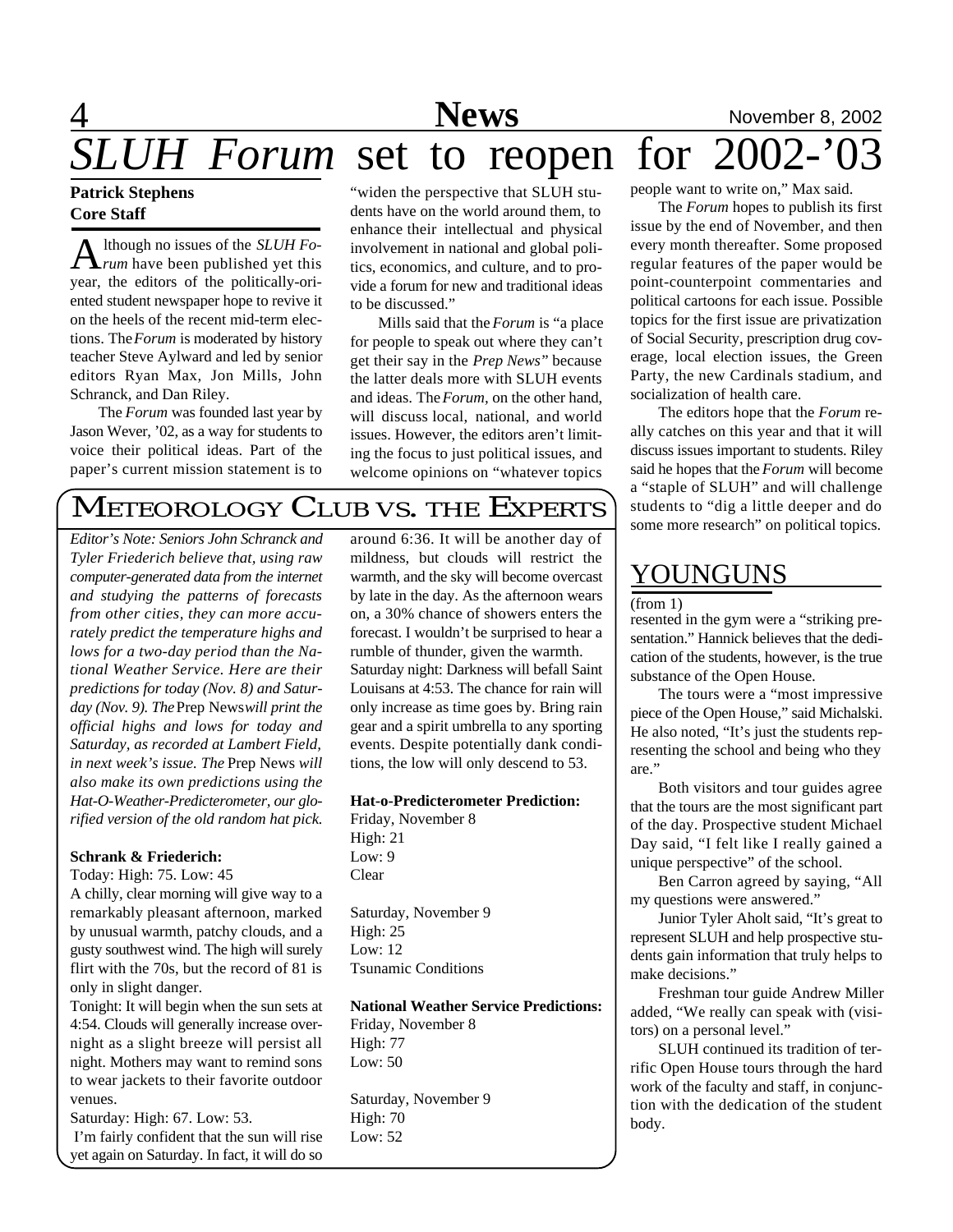## November 8, 2002 **Sports** 5 Polobills lose 6-5 to MICDS in district final

#### **Jon Kim Reporter**

Let us the Polobills tossed away<br>the obstacles placed in front of them<br>on their way to the state championships. ast week, the Polobills tossed away the obstacles placed in front of them After a valiant battle last Saturday, MICDS robbed the Jr. Bills of the state title 6-5 in a painful, anxiety-driven game.

The challenge started with a Wednesday night match against the John Burroughs Bombers. In the first quarter, goals from Tom and Tim Heafner kicked the Floatiebills into the lead, but for the rest of the half, the Jr. Bills could not finish their potent counterattacks or make accurate hole passes, leaving their offense fruitless.

In the third quarter though, SLUH dumped the spice into the soup, spewing fire out of their mouths to burn John Burroughs for the rest of the game. Tim Heafner, grabbing the ball in hole, wrenched his man behind him and pounded the ball through the goalie's body into the goal. Senior Phil Abram, fed up

with his unsuccessful hole work, forced his defender behind him and earned a four-meter penalty shot. Riding on the Jr. Bills' momentum, Bill Dahlmann scored four goals in the second half. Tim Heafner added three goals of his own, giving the Jr.Bills the 9-4 win.

On Friday, the Jr. Bills faced off against the Marquette Mustangs. The Mustangs were a formidable opponent

during the regular season, but the Jr. Bills pulled out their own triple crown horse, beating Marquette 11- 2.

Losing Todd Patrick to a hyperactive mouth, the Mustangs entered the game without one of their best players. The Jr. Bills powered past guards using quick offensive drives. The Polobills also used a drop defense—a defensive scheme in which post guards drop off to steal hole passes intended for the two-meter man. The Polobills dominated the offense in the game with Bill Dahlmann scoring five goals, followed by Mark Gloeckler, Tom Heafner, and Nick Konczack each with a goal and an assist. The Jr. Bills' defense held the Mustangs' best player, Kyle Elliot, **see DISTRICTS, 7**



**Baudendistel talks to his team during a timeout on Saturday.**

# wins Sectional, moves to State

### **Patrick Meek Core Staff**

This past weekend, the St. Louis U.<br>
High cross country team continued his past weekend, the St. Louis U. on the road towards a state trophy with a huge win at the sectional championship at the newly-revamped Sioux Passage course. The Jr. Bills, who were once again led by senior Peter Schaefer, put together an impressive score of 26.

Schaefer, who continued a winning streak that began at the MCC Championship, ran with the leaders at the beginning of the race and broke from the leaders at the first mile mark. From there, Schaefer climbed the hills and rode the flats by himself, finishing with a state medal time of 16:22.

Following right behind Schaefer for most of the race was senior Drew Noblot, who in the past two weeks has become a dominant force on this very talented team.

Because of a strong kick at the end of the race, Noblot was able to blow past Billy Bell of Parkway Central in the last half mile for a time of 16:40 and second place overall.

The rest of the team—seniors Kevin Crean, Kyle Gonnerman, Matt Killiany, junior Dan Flanagan (who was running in place of a sick Geoff Stewart), and sophomore Alex Muntges—once again looked strong running in a closely-knit pack. Following Noblot was Crean (16:59, 7th), Gonnerman (17:08, 9th), Muntges (17:10, 10th), Killiany (17:19, 12th), and Flanagan (17:54, 25th).

"We ran the most planned and disciplined race of the season," said coach Jim Linhares.

On the JV level, junior Andrew Linhares, who has been recovering for the last month from a stress fracture, dominated the field with a time of 17:41. Because of this, Linhares, who had been

consistently one of the team's top runners before his injury, will run in the state meet in place of Flanagan.

Those familiar with Missouri cross country know that this weekend's state meet will be one of the most highly anticipated meets in decades. Behind the hype this year are two nationally-ranked teams which the Jr. Bills hope to dethrone: Liberty and West Plains. These two teams have dominated the local scene since late August and have kept the pace since. Blue Springs and Lee's Summit will also play a major role this weekend. Even though the Jr. Bills have high hopes for this weekend, they are attempting to be realistic in their goals.

"We hope to come away from state saying that we were respectable," explained Linhares.

If the Prefontainebills hope to attain this goal, then they need their senior runners to step up. One of these runners,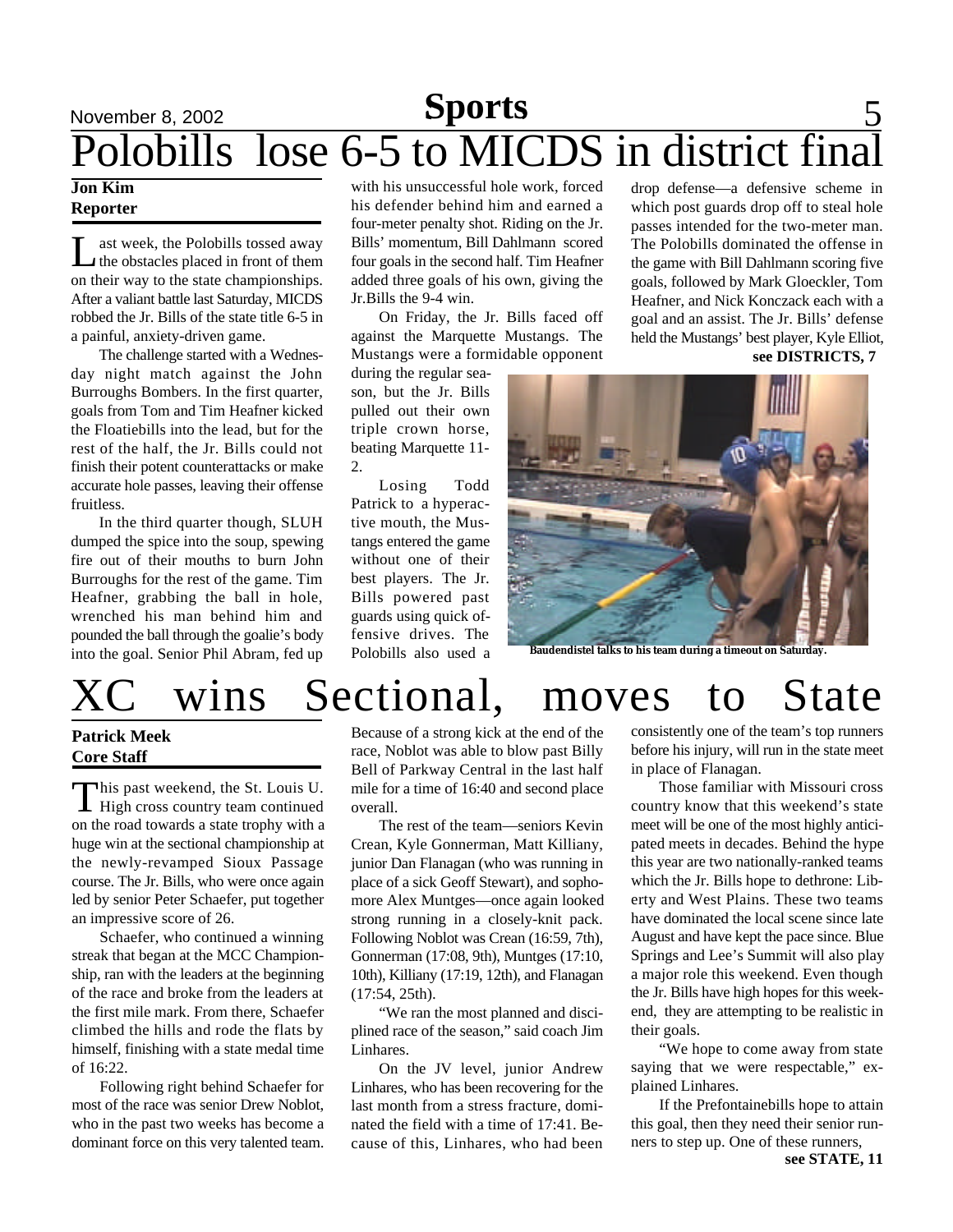## 6 **News** November 8, 2002 Cadets upend Jr. Bills in last home game, 28-17

#### **Dan Sinnett Core Staff**

C BC dressed up as a winning football<br>team on Nov.1 to commemorate team on Nov.1 to commemorate Halloween. Not to be outdone, SLUH painted their faces surprised, losing to the Cadets 28-17.

The Cadet offense started the night unproductively, thanks to a three-andout on the first series and cornerback Joe Neely's later interception in the end zone.

The Jr. Bills, however, began as though shot out of the metaphorical offensive cannon. The Jr. Bills' first drive started with a 21-yard catch by tight end Phinney Troy. SLUH then mixed the run and pass well, combining four running plays and three passes before the drive stalled on the 17-yard line. Fortunately, Mr. Reliable, Tim Simon, was able to bang the Wilson through the uprights to give SLUH a 3-0 lead.

Neely's touchdown-saving interception came after a lengthy drive by the Cadets. CBC began the drive on their own 20-yard line, but was in SLUH's territory after one play. CBC running back Kelley Anderson scampered for 46 yards, the first

of many big plays by CBC on the night.

"We need to figure out how to wrap up and tackle," defensive tackle Kevin Steffens said. "There were a lot of missed tackles in the CBC game."

After Neely took the ball from CBC's control, SLUH promptly gave it right back. CBC took the opportunity of good field position and ran with it. Anderson scored on a 16 yard jaunt to put CBC up

7-3 as the first quarter concluded.

The second quarter saw both offenses struggling to score. Quarterback Dossie Jennings threw an inconsequential interception, and the SLUH defense forced

#### **see THIRTEEN POINTS, 8**



**Junior Matt Herzberg celebrates a Jr. Bill touchdown**

# Soccerbills blow Roosevelt out; CBC next

### **Dave Mueller Core Staff**

The Soccerbills kept their season roll-<br>ing with a victory Wednesday in the he Soccerbills kept their season rollfirst district game over the Roosevelt Rough Riders and a draw last Friday with the top-rated Chaminade Flyers.

The much-anticipated Flyer-Jr. Bill matchup brought together what many think will be the two teams in the state final. After all the hype, the two squads made the trip to Soccer Park worth it for the 200 Superfans who came to root for their Futbolbills, going into two extra periods before earning a 1-1 decision.

The game began evenly, with both the Flyers and the Jr. Bills creating dangerous opportunities. Then, midway through the first half, the highly talented Chaminade team began to press forward with its two talented strikers. They kept the Jr. Bills on their heels by playing quite a few balls into the box and thoroughly testing senior goalkeeper Tyler Faulstich, who proved up to the task. Head coach Charlie Martel said, "even though we were under a lot of preasure we stayed organized... those things are bound to happen." Senior defenders Tim Baldes and Pat Ferrell helped Faulstich by effectively clogging the middle. "We kind of fell back at times," said Martel, "but we were patient."

Before the half ended, however, the Jr. Bills turned the momentum around by creating some good plays and salvaging their confidence. "We were smart and played good defense," said Martel. The half ended with the score 0-0.

The Jr. Bills continued their momentum at the beginning of the second half, pushing forward for more chances than in the first. The offensive havoc the Flyers had created in the first was calmed by the aggressive and organized Upperninetybills' defense, which limited the creative Flyer strikers to only a few looks at the net, and even most of those were quickly taken away.

Despite the efforts of the Tottibills, one Flyer striker discovered a crease in the defense and earned a breakaway. Before the Flyer could shoot, Ferrell, who tracked him down from behind, fell over, and in doing so tilted the Chaminade striker off balance. The referee claimed that the foul took place inside the box, and Chaminade was awarded a penalty kick. Martel lamented, "I think (the Chaminade player) followed through with zest to actually fall down." Faulstich guessed the wrong way on the shot, and the Flyers took a 1-0 lead.

Then the Nevergiveupbills began to attack. Always pushing the play forward and, for the first time in the game, consistently winning 50-50 balls in the midfield, the Jr. Bills pounded relentlessly into the Flyer defense through the middle and down both sidelines until, finally, with twenty minutes to go in the game, they broke through.

The Jr. Bills won the ball in the defensive third and moved quickly for a counterattack up the left side. Senior captain Matt Kreikemeier slipped around his defender and played a ball into the space behind the Flyer sweeper at the top of the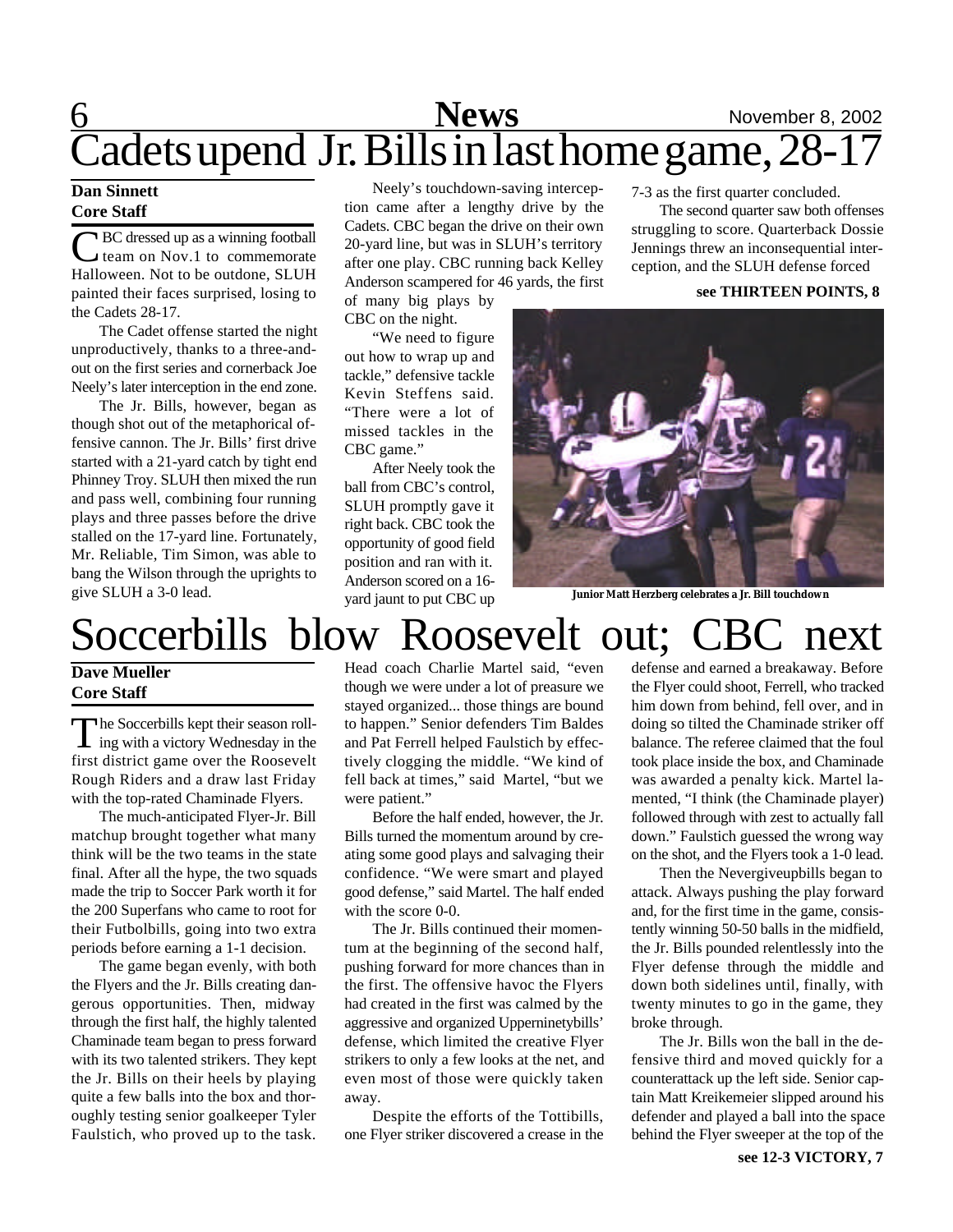### DISTRICTS

#### (from 5)

to only four scoreless shots.

The game disappointed the team. As head coach Paul Baudendistel pointed out, "11-2 games are not fun. I wish that Todd Patrick had played."

With the first two games of the championship tournament like two small ants for the Jr. Bills' elephant to step on, the Polobills watched out for the mouse that might topple the war elephant. Unfortunately, the Jr. Bills' massive elephant foot unintentionally missed the MICDS mouse, as MICDS snuck past them on Saturday.

The dreary evening sent an ominous message to the confident Jr. Bills as they warmed up for the state battle. From the first quarter, the Jr. Bills fought a brainliquefying uphill battle against the Rams, and were eventually defeated 6-5.

Cheers from the Superfans flew over the shrill shriek of the referee's whistle, starting the beginning of the first quarter as the Rams and the Polobills churned for the ball. Both teams rocketed off aggressively, boiling the water with their efforts, but after three minutes, a Rams' player

### 12-3 VICTORY

#### (from 6)

eighteen, where hustling junior Joe "Dude" Germanese beat the racing Flyer netminder to the ball, toe-poked it past him, and then, with an empty net, passed the ball into the goal to tie the game at one. Martel said, "Joey's goal was a culmination of fifteen minutes of good hard work."

"That is the type of thing championship-caliber teams do," commented Martel. There appeared to be a resurgence of energy from the Jr. Bills after the Flyer goal. The equalizer allowed the Jr. Bills to settle down and once again find a rhythm to the game instead of forcing the play forward.

After the adrenaline from both teams had subsided, neither could pierce the solid defenses for a second time.

Martel noted, "It certainly turned into a chess match."

After 80 minutes of regulation, the game was tied and so, under MCC rules, managed to take a solid shot outside the seven-meter mark. Unable to match up with the rampaging Rams' offensive work, the Jr. Bills again allowed MICDS to sneak a ball past goalie Cliff Reynolds off of a seven-meter shot.

In the second quarter, another shot from outside the seven-meter mark managed to breeze past Reynolds, putting the team three goals behind MICDS. Surprised at the seemingly huge ravine between the Jr. Bills and the Rams, the Polobills could not gather their juggernaut offense together, losing the ball in a panicking, rushed offense to notch a goal on the board. Finally, after the Jr. Bills earned a kickout, Tim Heafner flung a guided missile through the Rams' net off of a cross-goal pass from Nick Konczack.

A minute later, Mike Leuchtmann dumped a ball past the Rams goalie to bring the game to 3-2. Fighting to tie up the game before the halftime break, the Jr. Bills counterattacked like an angry sea serpent barrelling down the pool. Tim Heafner received the ball on the left half of the pool and attempted to turn his man

two 10-minute overtimes would ensue, with golden goal rules applied.

Both weary squads failed to create any dangerous chances in the first overtime. The second overtime proved more exciting, however, as defenders on both sides appeared to lose their first steps and both offenses thus became more dangerous. Germanese almost knocked in the winner, but an out-of-position linesman made an off-side call to bring the goal back.

"If the game was going to be won, it was going to come off of a mistake," said Martel, "and that mistake never came."

The Chaminade match was the first game all season that the Jr. Bills were losing a match but did not lose the decision.

"It speaks of our confidence that we believe we can win and always have a chance," commented Martel about the comeback.

to score. Earning a free pass due to a foul from his guard, Heafner saw his older brother Tom Heafner cut into the right goal post at the seven-meter mark. Tim snapped the ball to his elder, who leapt out of the water, flung his arm forward, and skipped the ball over the goalie's head with the speed of a comet into the goal.

As the buzzer rang for the end of the halftime break, SLUH fans hysterically shouted support for the three-goal comeback, and after half, the Polobills dove into the pool invigorated with a determination to win.

Gaining a six-on-five offensive advantage early in the third quarter, the Jr. Bills attempted to pull into the lead, but were unable to score on the power play. The Rams counterattacked and earned themselves a six-on-five advantage. On the advantage, MICDS managed to slip a shot past Reynolds, starting a chain of three goals by MICDS. Offensively, the Jr. Bills could not answer the Rams' goals, losing their traditional cohesive offense to MICDS's strong defense.

In the fourth quarter, a 6-3 deficit

**see POLO, 8**

The Jr. Bills did not forget to take care of business last Wednesday as they defeated Roosevelt 12-3. Martel said, "We scored twelve goals. That seems to say it all."

Senior Ryan Neighbors, who scored three goals and assisted two more, highlighted the match. Much was said about the swamp-like field conditions on which the Jr. Bills must play CBC this Saturday.

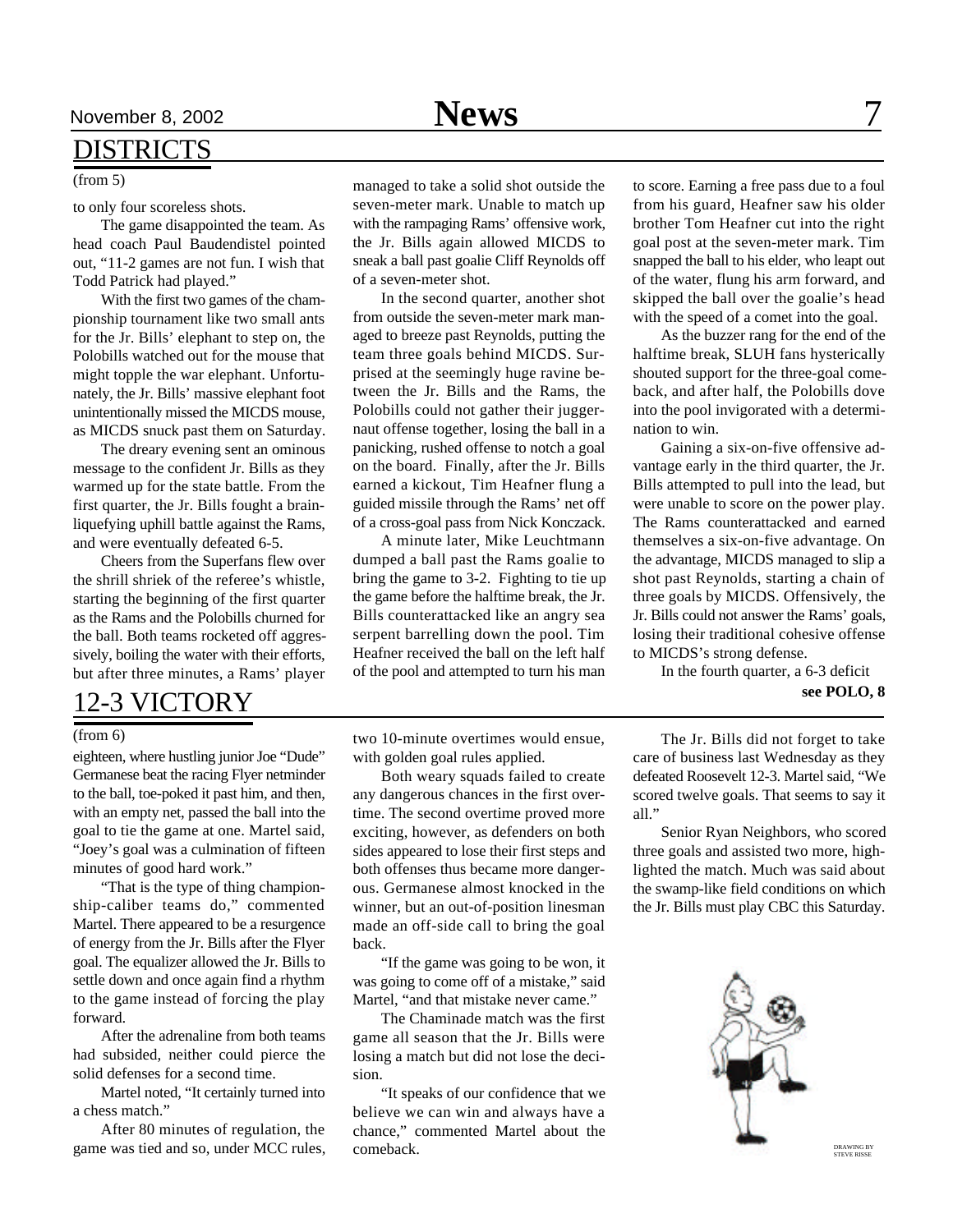## **8** News News November 8, 2002 THIRTEEN POINTS

#### (from 6)

two CBC punts.

Near the end of the half, SLUH received the ball on the CBC 44-yard line hoping to score and go up before halftime. Neely was the featured receiver on the drive, catching two passes for 26 yards. However, fullback Matt Herzberg scored the touchdown on a 5-yard catch with 38 seconds to play, giving SLUH a 10-7 lead going into the half.

The Jr. Bills got the first drive of the second half but were not able to score. After gaining one first down, SLUH passed to Troy on first and 10. Troy came very close to getting the first down that would have gotten the offense rolling, but fell short by a yard. SLUH then attempted two running plays but was unable to gain the first down. Up by a field goal, SLUH decided to play the field position game and punt away to CBC.

"We couldn't take the chance of not getting the first down," said Kornfeld, "(and) giving CBC a short field."

The Cadets took any field posititon

SLUH would give them and scored on a 25-yard catch by Billy Hopkins. Merely three minutes later, Anderson went on a 41-yard jaunt that found him in the end zone to put CBC up 21-10.

The onslaught of Cadet scoring put SLUH in a must-score position. Starting a drive on its own 26-yard line, SLUH had its hands full. Jennings accepted the challenge, however, passing for 96 yards on the drive. (Even though SLUH only had to drive 74 yards to score, they lost 27 yards on sacks and penalties.) Joe Moellering was the featured receiver on the drive, with 50 yards receiving. Moellering had an apparent touchdown after a 34-yard catch, but the refs saw the play differently and spotted the ball inside the one-yard line. Jennings took care of the touchdown from there.

The Jr. Bills were then faced with the biggest decision of the game. If SLUH made the extra point, the score would be 21-17, meaning the Jr. Bills still needed a touchdown to win. If they attempted the two-point conversion, a field goal would tie the game. SLUH opted for the extra point and hoped to get the ball back with plenty of time.

"I'm thinking I've still got time, I don't want to blow this," Kornfeld explained. "Given it over again, I probably would have gone for it."

CBC's final touchdown, with 3:17 left in the game, rendered the decision moot. Down 28-17, the Jr. Bills tried some trickery to get into the end zone with a wide array of laterals in the final three minutes. These attempts failed, however, and the game ended with the ball inside the one-yard line.

Said Joe Azar, "I wish we would have won."

The Jr. Bills have another chance to today at home when they face off with Mehlville in the final district game of the year. The Jr. Bills need to beat Mehlville by thirteen points to advance to the sectional round of the playoffs. They will have to overcome Mehlville's potent ground attack, which averages 180 rushing yards per game.

### POLO

#### (from 7)

loomed before the Polobills, but they never quit. About two minutes into the quarter, the Jr. Bills managed to pound shots at the goal, narrowly missing each one. Eventually Colin Tyrrell found a rebound in front of the goal, snatched the ball off the water and ripped it through the net. The Polobills had further hope for a glorious comeback when an MICDS player flagrantly fouled a Jr. Bill, giving the Jr. Bills a power play 6-5 advantage.

Passing the ball around the perimeter, Tim Heafner found senior Dahlmann in front of the goal. Cupping the ball by whipping his hand out like a snake, Dahlmann threw his body around for a powerful backhand shot that blew past the Rams' goalie. Only one goal behind the Rams, the Jr. Bills battled unsuccessfully for another goal. The Jr. Bills had one last chance to tie the game when Tim Heafner burst towards the MICDS

goal on a breakaway and launched a shot that hit the Rams' crossbar. The final score was 6-5, MICDS.

As the Rams jubilantly cheered and jumped into the pool, the Polobills morosely sat on the side in a team huddle.

Baudendistel commented, "It doesn't get any better than a SLUH-MICDS game, and we came in knowing it was going to be a one or two goal game. MICDS managed to come out on top, and although it is a tough loss, we know we did our best."

Captain Mark Gloeckler added, "We played well, but a lot of our shots were unlucky. Although we hit the posts the majority of the time, we still managed to fight back from a 3-0 lead and a 6-3 lead, but we just couldn't find a shot to tie up the game."

## SLUH FACULTY VETERANS

*Veterans Day will be observed next Monday, November 11th.*

**Tom Becvar (1971-72)**

**Tom Brandy (1953-55)**

**Charles Busenhart (1969-71)**

**Raymond Manker (1964-68)**

**Daniel Shelburne (1968-70)**

**Al Teske (1970s)**

**Mark Tychonievich**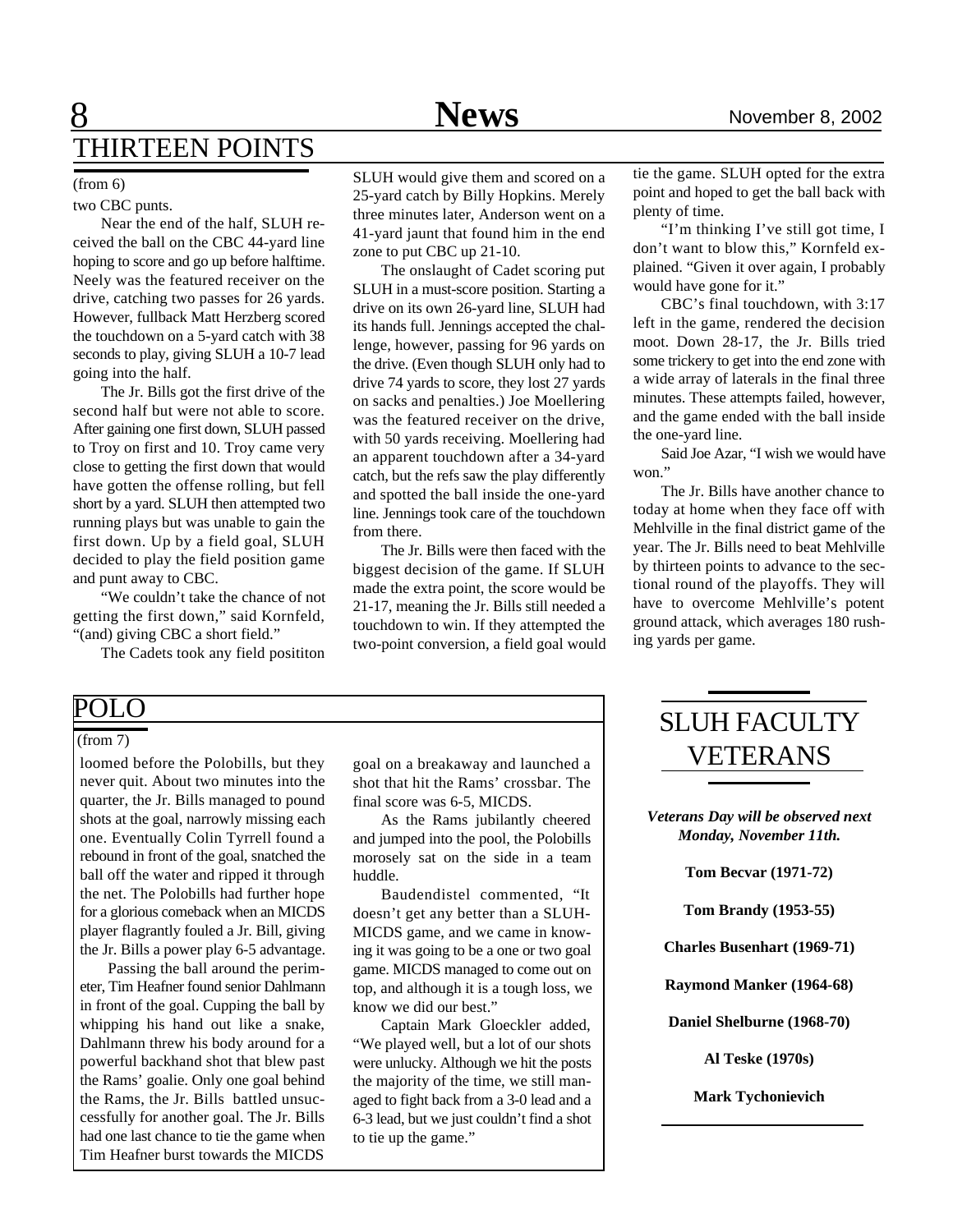## November 8, 2002 **Feature** 9 Should SLUH go coed? **Feature**

#### **Denis Agniel Editor**

Regis Jesuit High School in Denver recently announced its plan to open an all-girls' school on the same campus as the boys' high school. The press release on the Regis website (regisjesuit.com) identified "the magis of St. Ignatius Loyola" as the reason for Regis's involvement with educating women. On the website, Regis President Walter Sidney, S.J. defined the magis as "the ever greater glory of God, the ever fuller service of our neighbor, the more universal good, the more effective apostolic means."

So what does that mean for SLUH? Does that mean that the Jesuits in St. Louis should open an all-girls' school, too? Or perhaps SLUH should go coed? Wouldn't that be the more effective apostolic means, the magis, to serve both young women and young men?

There have been four main arguments against going coed: students learn better in a singlesex environment; the school could lose alumni support; it would adversely affect girls' schools in the area; and there is no need for more girls' education in St. Louis.

There is conflicting evidence regarding the benefits of single-sex and coed schools.

"There's arguments pro and con in terms of (a single sex student body); you pick your side and argue it," said President Paul Sheridan, S.J.

Many are proponents of single-sex education.

"The single-sex identity is a good thing," said theology teacher and Jesuit superior Jim Knapp, S.J. "In my own experience and from guys I've talked to...there's a lot less social undertone when it's an all-boys' school."

Sheila O'Neill, A.S.C.J., principal of Cor Jesu Academy, agreed. "That pressure of impressing one another, all of that, is taken away in a single-sex environment." An all-girls' school, according to O'Neill, allows girls "to have the opportunity to grow into their own person."

Junior Nick Odem said, "In an all-male environment, it's easier to concentrate on academics."

"There's really no reason to look fashionable since there aren't any girls here," said freshman Phillip Powell; he said he appreciates looking however he wants to at school without worrying what others might think.

In addition to freedom from social tension, history teacher Jeff Harrison, S.J., observed that boys seem to make better friendships at an all-boys' school.

One of the benefits, said Rockhurst High School theology teacher Sean Agniel, '96, is "that the school can focus on forming young men and can focus on and address the needs of young

men...It allows for specialization."

Many also believe that girls especially do better in single-sex schools.

"Women actually do better in a single-sex environment," said Knapp, "because they emerge as leaders." Harrison agreed.

In 1992, the American Association of University Women published an article suggesting that public schools shortchange girls. A more recent report, "Separated by Sex: A Critical Look at Single-Sex Education for Girls," released on March12, 1998, "challenges the popular idea that K-12 single-sex education is better for girls than coeducation." Overall, the report stated, as long as the factors of good education are present, both boys and girls excel.

A March 12, 1998 *New York Times* article casts doubt on the definitive benefit of single-sex schools. "In many of the studies where students at girls' schools seemed to perform better," read the article, "the differences could be explained away by such

*"I think if we were to undermine either a really good girls' school or one that's struggling, you'd have to ask yourself if for us to do something that would put a perfectly good school in jeopardy or under the gun: would that be for the greater glory of God? I don't know."*

factors as their parents' greater income and educational achievements or such measures as how much homework the school required and how selective it was. In some conflicting studies involving Catholic girls' schools, there was no apparent explanation for why students did better."

Dr. Paul Shore, professor of

-Jim Knapp, S.J.

education at St. Louis University, responded to the study, saying, "It is indeed possible that girls may not learn 'better' in one environment or another, if 'better' means higher test scores. But school is about more than scores. The contacts obtained through institutional affiliation, the prestige of the school, and the selfperception that comes with being a student at a particular school all shape later success."

There are disadvantages to single-sex education as well.

"You only get to see girls on the weekend," said sophomore Brian Lovinguth, "and if (SLUH) went coed, you'd be able to establish a better sense of who they really are."

Harrison commented on the limited perspective of an allboys' school: "When you bring all boys together, the female point of view tends to get shut out; it tends to reinforce this kind of male thing."

Agniel recounted his own experience: "When I went to college, I was shocked there were girls in my class that were smarter than me. I don't think SLUH intends to create an atmosphere of sexism; sexism is present in our society. We need to fight against sexism, and I think it's hard when there aren't strong female role models around, faculty and students."

O'Neill recognized that some young women in all-girls' schools are shy and don't see the opposite sex often. She said those girls might not know how to act around boys. But she said, "I think the advantages outweigh the disadvantages."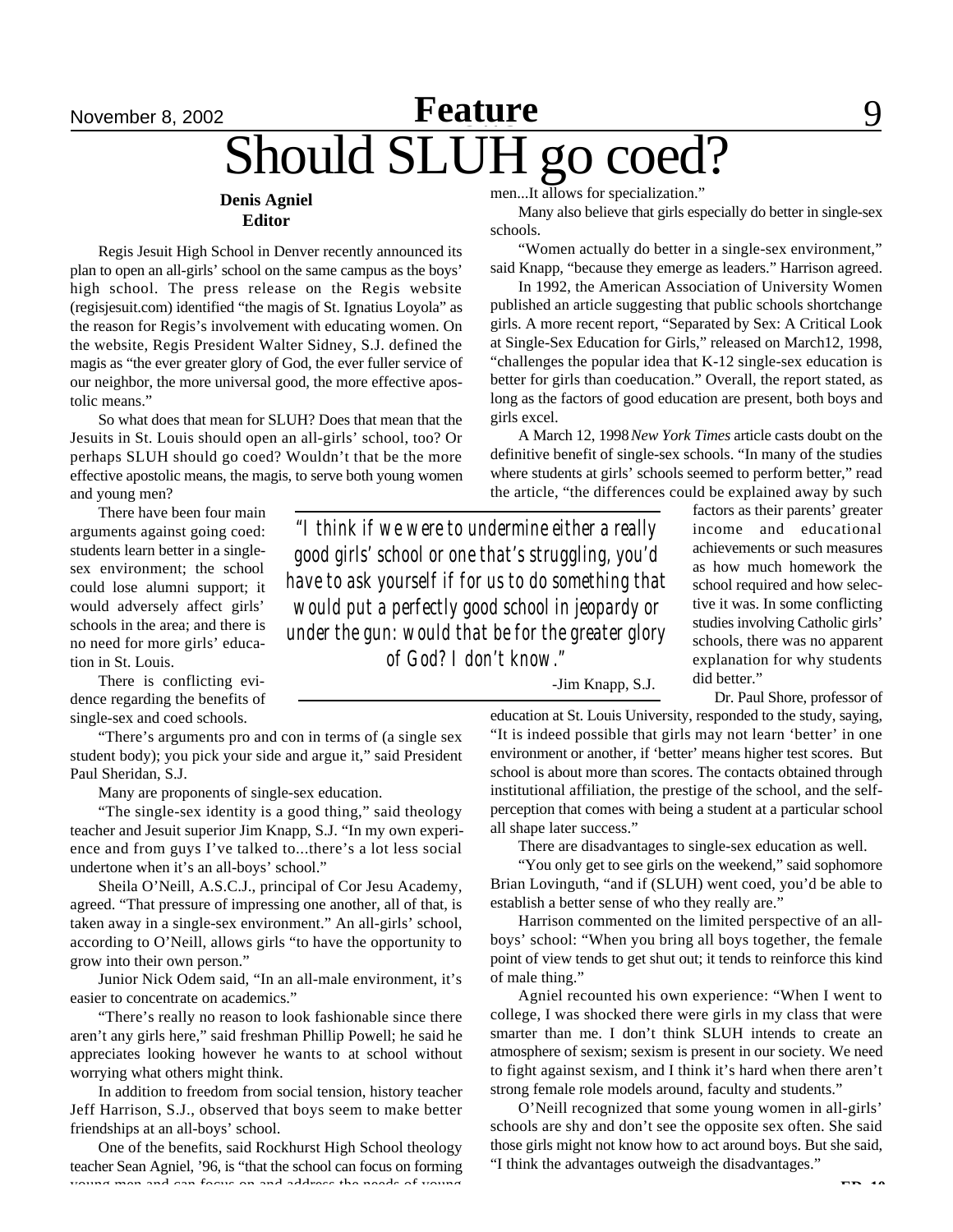#### (from 9)

ED

With no clear conclusions available about the benefits of single-sex education, might alumni support convince us of not going coed? Would the alumni pull support from the school if SLUH went coed?

"No," said Sheridan. "If the decision is made wisely and for the right reasons, most alumni would be open enough once they understood the reasons to proceed on any issue."

"Every major change that this place has done, that's been said (that alumni support would vanish)," said Knapp. "I don't believe that. I don't belive it's a valid argument, and even if it were true, if it was the right thing to do, we'd have to lose the alumni support."

Harrison said the school could lose support from some alumni whose sons did not get into the school because of going coed. Agniel also warned that any time any drastic change is made, some will be against it. In any case, there have been other Jesuit schools who have gone coed, with the number of coed

Jesuit schools in the U.S. totalling 14 now, and they have not suffered greatly from lack of alumni support.

If not alumni, what about the girls' schools in the area? Might SLUH hurt some all-girls' schools if it were to accept female applicants? Similarly, is there a need for more girls' education in St. Louis?

As Tim McMahon, S.J., the Assistant to the Provincial for Secondary Education,

pointed out and Knapp, Harrison, and Sheridan reiterated, "St. Louis is a very different situation than Denver." In Denver, there are five Catholic high schools, while St. Louis has six boys' schools and nine girls' schools, not to mention coed schools like DuBourg and John F. Kennedy.

"This city (St. Louis) is such an exception," said Sheridan. "You have so many private Catholic girls' schools and private Catholic boys' schools that are very, very strong, and it's an exceptional city in that right."

In addition, added Knapp, "(The Catholic schools) are very diverse," meeting the needs of many different types of people.

How different are the cities' situations?

In Denver, there were 500 fewer seats for girls than for boys in Catholic high schools. In St. Louis, there are 346 fewer girls enrolled in Catholic high schools across the archdiocese, according to Terry Edelmann, Community Relations director of the Office of the Superintendent of Religious Education of the Archdiocese of St. Louis. Are those 346 seats a problem?

O'Neill doesn't think so. "I think there are enough spots (for girls in Catholic high schools)," she said.

Five hundred seats are proportionately more in Denver, where there is a "transient" Catholic population, according to Harrison. In St. Louis, there are more than 15,000 students in Catholic high schools; however, in Denver there are far fewer. So relating the cities is not quite so easy.

Sheridan cautioned against making a direct analogy from Denver to St. Louis, "To change that (situation) and put it out of

context and say, 'To serve girls, is that a magis for St. Louis U. High?' I don't think it would be; I think it would hurt many, many young people." He continued, "We could probably put one or two private girls' schools out of business."

Harrison said, "I would think that (accepting young women applicants) would profoundly affect Nerinx, Ursuline, St. Joe, Villa, whatever. I would not be surprised if one or more of those would have to shut down, if we said...we're going to eventually have 1,000 girls as well as 1,000 boys."

O'Neill disagreed on this point, and so did Principal Mary Schenkenberg, who formerly occupied the position of principal at Nerinx Hall. They both thought that the girls' schools would be affected, but not too adversely.

"It depends on what girls are looking for," said O'Neill.

Regardless, Knapp doesn't see Rome approving the accepting of female applicants. "The Father General of the Society has made it real clear that a Jesuit school cannot go coed or start a girls' division if it's going to adversely impact an existing girls'

school that's providing a good education."

How does what we would propose to do *"We don't act alone; we're members of a larger church. How does what we would propose to do affect the other (schools in the area)?"*

—Jeff Harrison, S.J.

"The Jesuits may not open any new venture," elaborated Harrison, "no matter what it is, without looking at the impact on the local church...In other words, we don't act alone; we're members of a larger church.

affect the other groups?" Sheridan answered that question, "It would basically lessen their applicant pool

and maybe sorely affect their existence. I think that'd be true of any school (which began accepting applicants of the opposite sex)."

Knapp discussed SLUH's position in the community. "If the Society was going to get into a discussion about that it would have to include the girls' schools; it would have to include the archbishop. I think if we were to undermine either a really good girls' school or one that's struggling, you'd have to ask yourself if for us to do something that would put a perfectly good school in jeopardy or under the gun: would that be for the greater glory of God? I don't know."

The impetus for such a measure as going coed or starting a girls' division would have to come from the community, said Harrison. "If people perceive a problem," he said, then the Jesuits should act. "Rather than us saying, 'Here's what we're going to do for you, and we've already decided, and we've got it all figured out what I'm going to do to or for you.' But if it comes from the people then you evaluate it that way."

Knapp also identified the Jesuits' inexperience with teaching girls. "I would want to be real careful about being so arrogant to think we could do something better than some of the girls' schools that have been at it for a long time. I wouldn't want us to feel like, well, we're the experts."

In lieu of accepting girls, perhaps SLUH should address what it can, like sexism.

"It always comes back to the magis," said Agniel. "You can always do more."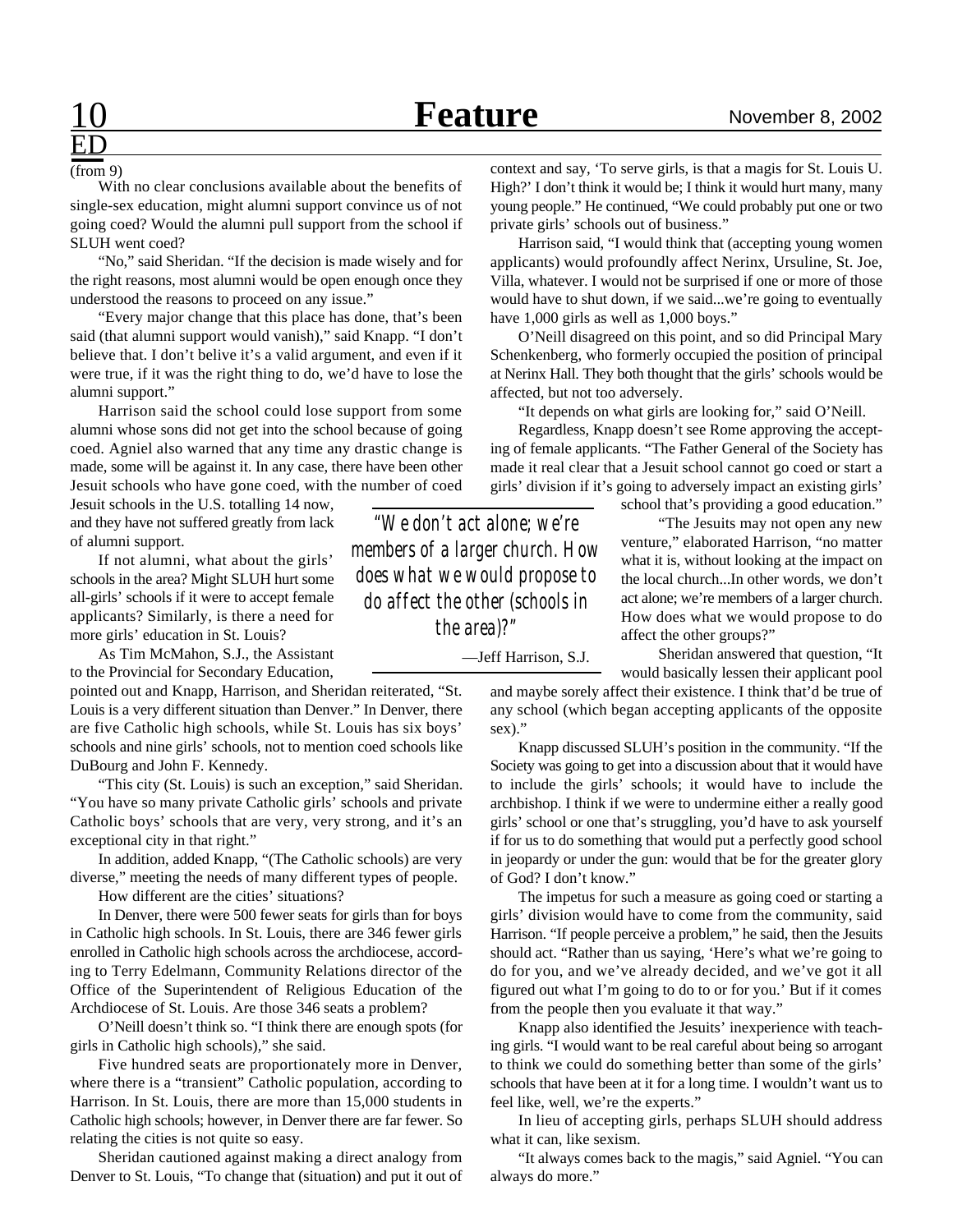## Sophomore retreat format revamped

#### **Tim Huether Reporter**

A fter copious amounts of planning,<br>the sophomore retreat format was fter copious amounts of planning, revised as of Oct. 21. Members of Teens Acting for Peace (TAP)—theology teacher Tim Chik, Assistant Principal for Staff Development Art Zinselmeyer, art teacher John Mueller, Pastoral Director Robert

Garavaglia, and Spanish teacher Greg Bantle—organized the revision. A group devoted to respect, TAP travels to local elementary schools to promote respect for self, parents, friends, and God in school, home, and social life.

There are many reasons for the change in the retreat format. This year, organizers felt that they should try something new. Last year, Campus Ministry made it a goal to completely change the idea behind the retreat. One question remained: How should the retreat be changed and what ideas should be incorporated?

In September, TAP members attended a training seminar. The group included 17 sophomores and three freshmen. Organizers Zinselmeyer, Garavaglia, and Chik also attended. TAP members decided that the retreat should be centered around respect. Commenting on the theme, Zinselmeyer said, "The idea really fell into our laps during the TAP seminar."

Other changes in the retreat include a change in location from an outdoor facil-

### PERFECTION

#### (from 1)

cially referred to as the highest possible score.

Thomas's performance is one that SLUH has not recently seen. Occasionally, a SLUH student will score an 800 on the math test and an 800 on the verbal test, but will do so on different dates. However, Thomas is the first SLUH student to score an 800 on both tests at the same time in at least seven years.

"This is an unbelievable accomplishment," said guidance counselor Nina See.

ity to a retreat house. New activities include journal writing and a reflective period where participants try to connect with themselves in a new way.

All of the activites "help participants to continue building their model of life, and how it can be respectful and disrespectful," said Garavaglia.

In addition, faculty members, instead of seniors, will lead small group discus-



**Sample collages from this year's sophomore retreat.**

sions. Another change is that one theme will now run the entire day, as opposed to several smaller themes in previous years. The symbol will be light. The theme will be focused on being guided by light and serving as the light of the world.

An art project has also been added to the retreat, creating a thought-provoking experience. The art project was planned by Mueller and Garavaglia. Mueller, who had previously not been involved in the retreat, came up with the project. Each student was given a board, then made a collage of his experience at SLUH and how it is both a respectful and disrespect-

ful experience. They also thought about how they could change their experience to make it more respectful to all. The boards are going to be compiled to make boxes. After completion, the boxes will be stacked in towers for display at the sophomore class mass on Dec. 5.

All of these things fit into the retreat format and correspond to all four retreats throughout a student's tenure at SLUH. In this way, ideas can be reflected more fully to students and one can see how all of the retreats tie in together.

Student response to the retreat was mostly positive. Sophomore

Joe Burch said, "The retreat was both enlightening and entertaining."

Art Zinselmeyer said the retreats went "very well...although some students didn't appreciate all of the music."

### **STATE**

#### (from 5)

Schaefer, is hoping to redeem himself after a disappointing finish at last year's state meet. The team also needs Noblot, who put together a strong race at last year's meet, earning 40th place and garnering all-state honors.

Few, however, are nervous at this prospect. "I am going to run a top ten finish, nothing less," said Schaefer.

The Quickfootbills also need their younger runners to step up. One of these runners, Linhares, has been out for the past month. Although Linhares does have experience in several big meets, such as the Hancock and Mizzou Invitationals, he has never run in the big one. Killiany and Muntges, who are the other runners on the

team with no state experience, also have aspirations of glory this weekend.

"I am a little nervous about my leg, but I think we are looking better than ever," said Linhares.

Muntges echoed this sentiment, saying, "I am nervous but rather excited. I will be trying to be in all-state position by the end of the race."

Coach Linhares is not worried about their nerves. "Muntges has the security of the pack working for him, and Killiany is by nature a very steady personality."

Even with this pressure, many do not believe that inexperience will be an issue.

"I believe we will rock and roll at state," exclaimed coach Tim Chik.